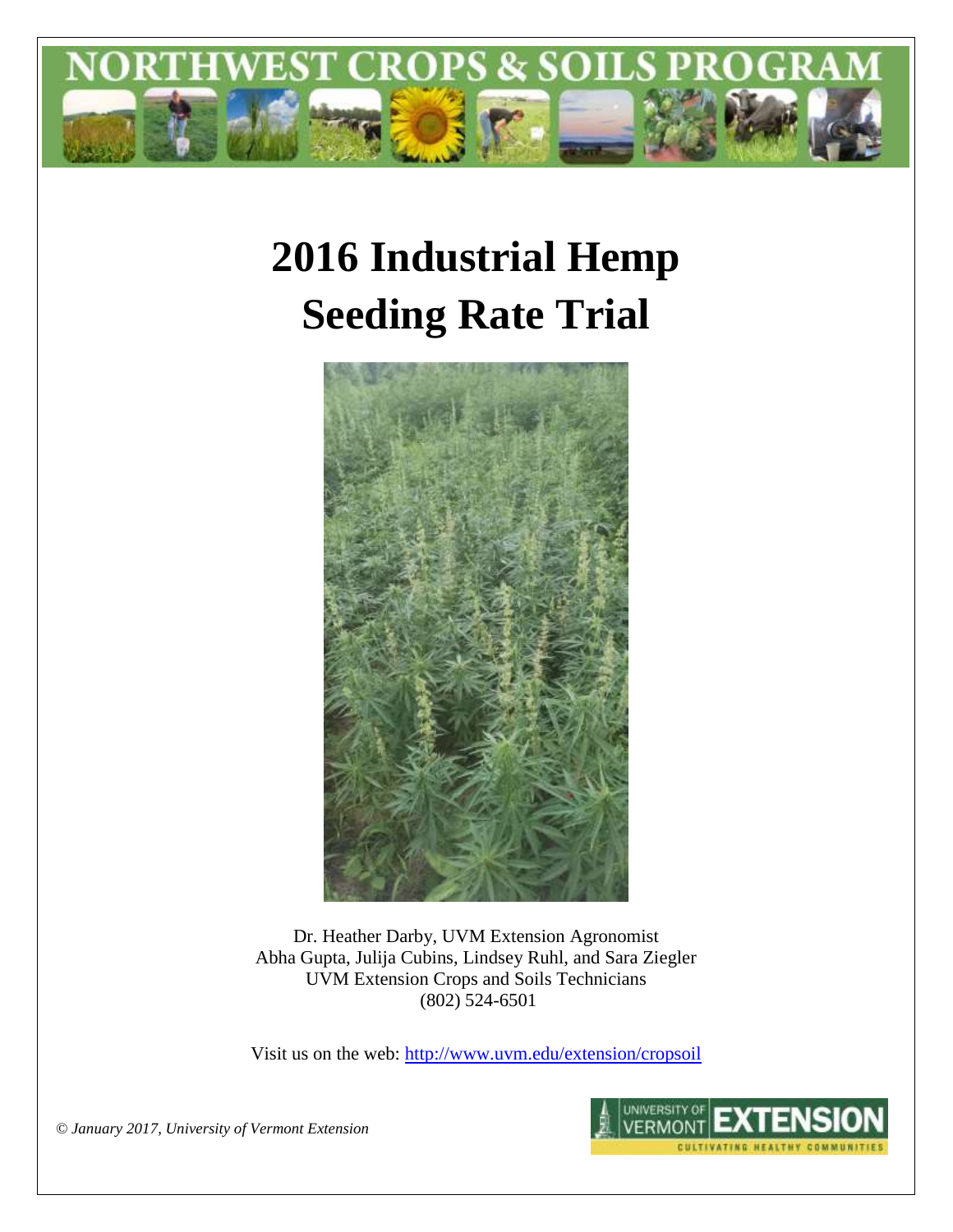#### **2016 INDUSTRIAL HEMP SEEDING RATE TRIAL**

Dr. Heather Darby, University of Vermont Extension heather.darby[at]uvm.edu

Hemp is a non-psychoactive variety of *cannabis sativa L*. The crop is one of historical importance in the U.S. and reemerging worldwide importance as manufacturers seek hemp as a renewable and sustainable resource for a wide variety of consumer and industrial products. The crop produces a valuable oilseed, rich in Omega-3 and other essential fatty acids that are often absent in western diets. When the oil is extracted from the seed, what remains is a marketable meal coproduct, which is used for human and animal consumption. The fiber has high tensile strength and can be used to create cloth, rope, building materials, and even a form of plastic. For twenty years, U.S. entrepreneurs have been importing hemp from China, Eastern Europe, and Canada to manufacture travel gear, apparel and accessories, body care and cosmetics, foods like bread, beer, and salad oils, paper products, building materials and animal bedding, textiles, auto parts, housewares,, and sporting equipment. Industrial hemp is poised to be a "new" cash crop and market opportunity for Vermont farms that is nutritious, versatile, and suitable for rotation with other small grains and grasses.

To help farmers succeed, agronomic research on hemp is needed, as much of the production knowledge on this crop has been lost. In this trial, we investigated optimal seeding rates for yield and pest pressure. Current seeding rate recommendations for hemp grain production range from 15-25 lbs ac<sup>-1</sup>. Germination rates are around 85% and seed mortality, which according to Ontario and Manitoba agriculture governmental sources, ranges widely at 10-70%, with 30% most commonly used. After accounting for germination and mortality rates, growers could potentially over-seed by 25-85%, to account for loss. Therefore, the trial was designed to gain more information on ideal seeding rates.

## **MATERIALS AND METHODS**

A trial was conducted at Borderview Research Farm in Alburgh, Vermont to evaluate the impact of seeding rates on yield, weed, arthropod, and disease pests in industrial hemp (Table 1). The experimental design was a randomized complete block with split plots replicated 4 times. Main plot treatments consisted of five seeding rates: 20, 25, 30, 35, 40 lbs ac<sup>-1</sup>, and split plots were two varieties: 'Anka', from Valley Bio Limited (Cobden, Ontario), and 'CFX-2', from Hemp Genetics International (Saskatoon, Saskatchewan). The variety Anka requires approximately 110 days to maturity and tends to be taller than CFX-2, which requires approximately 103 days to maturity. The trial was planted into 5'x20' plots on 26-May. On 1-Jul the trial was fertilized with 500 lbs ac-1 Pro-gro (5-3-4; North Country Organics, Brandon, VT), 500 lbs ac<sup>-1</sup> Pro-booster (10-0-0; North Country Organics, Brandon, VT), and 50 lbs ac<sup>-1</sup> sodium nitrate (16-0-0). Fertility amendments were based on soil test results. All fertility amendments were approved for use in organic systems.

On 9-Sep, plant heights were measured by randomly taking the height of 3 plants per plot. Infection rates of *Sclerotinia sclerotiorum* were recorded by counting the number of infected plants per plot and aphid incidence/severity was recorded by documenting absence, presence, or heavy infestation. On 13-Sep, the hemp was harvested using an Almaco SPC50 small plot combine. Harvest moisture was calculated by taking a 100g subsample and drying it at 105 $\degree$ F till it reached a stable weight. Test weight was also measured using a Berckes Test Weight Scale, which weighs a known volume of grain. Shortly after harvest, populations were measured by counting the number of plant stalks in a 0.25 ft<sup>2</sup> quadrat, twice per plot.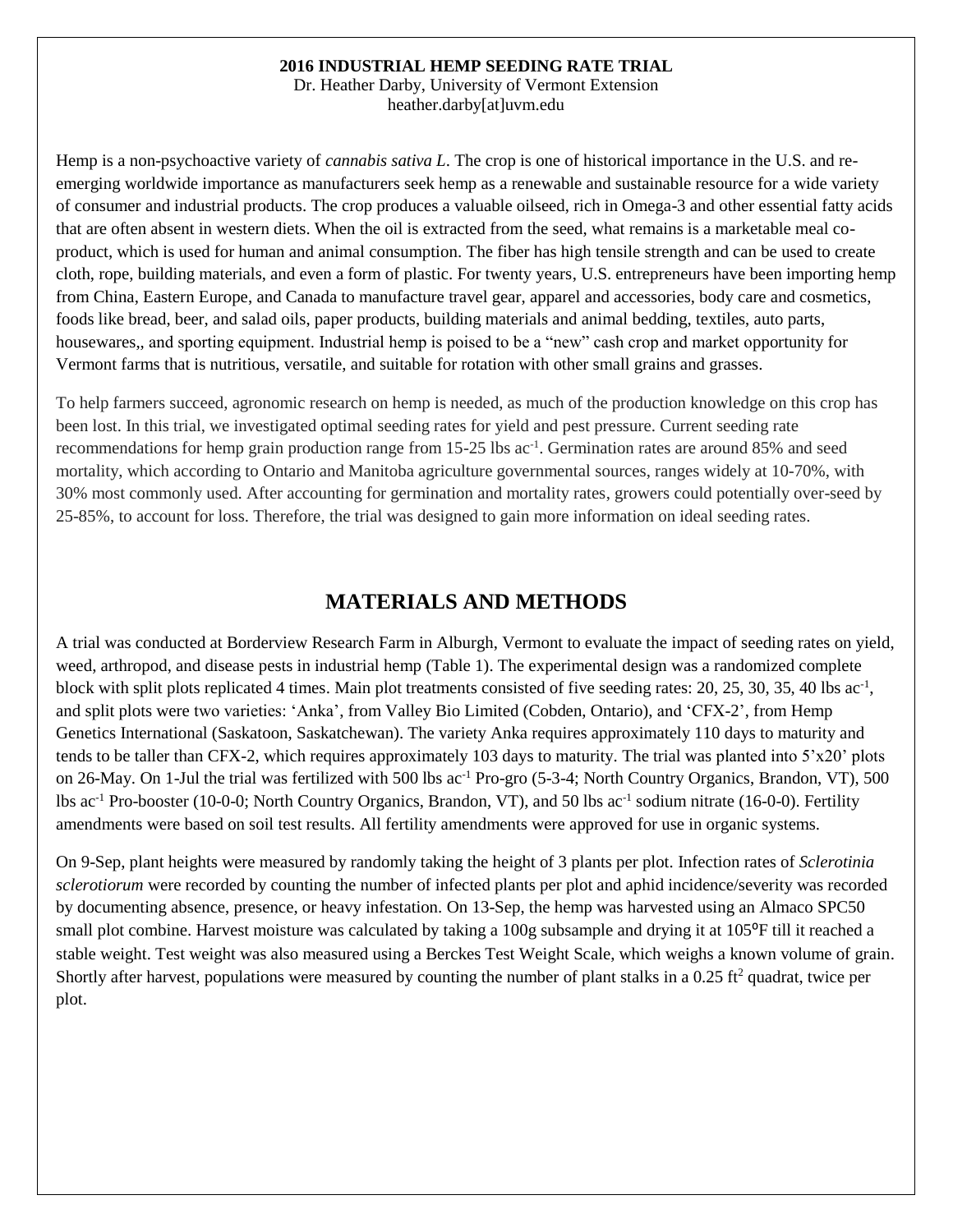| Location                         | Borderview Research Farm, Alburgh, VT |
|----------------------------------|---------------------------------------|
| Soil type                        | Covington silty clay loam, 0-3% slope |
| <b>Previous crop</b>             | Heirloom winter wheat                 |
| <b>Replications</b>              | $\overline{4}$                        |
| Plot size (ft)                   | 5x20                                  |
| <b>Industrial hemp varieties</b> | Anka and CFX-2                        |
| <b>Planting date</b>             | $26$ -May                             |
| <b>Emergence date</b>            | 31-May                                |
| <b>Row spacing</b>               | 7.5"                                  |
| <b>Planting equipment</b>        | Great Plains NT60 Cone Seeder         |
| Planting rate (lbs $ac^{-1}$ )   | 20, 25, 30, 35, 40                    |
| <b>Harvest date</b>              | $13-Sep$                              |

**Table 1. Agronomic information for industrial hemp seeding rate trial 2016, Alburgh, VT.**

Data were analyzed using mixed model analysis using the mixed procedure of SAS (SAS Institute, 1999). Replications within trials were treated as random effects, and soil amendment treatments were treated as fixed. Mean comparisons were made using the Least Significant Difference (LSD) procedure when the F-test was considered significant ( $p<0.10$ ).

Variations in yield and quality can occur because of variations in genetics, soil, weather, and other growing conditions. Statistical analysis makes it possible to determine whether a difference among treatments is real or whether it might have occurred due to other variations in the field. At the bottom of each table a LSD value is presented for each variable (i.e. yield). Least Significant Differences (LSDs) at the 0.10 level of significance are shown, except where analyzed by pairwise comparison (t-test). Where the difference between two treatments within a column is equal to or greater than the LSD value at the bottom of the column, you can be sure that for 9 out of 10 times, there is a real difference between the two treatments. Treatments that were not significantly lower in performance than the top-performing treatment in a particular column are indicated with an

| <b>Treatment</b> | Yield  |
|------------------|--------|
| A                | 6.0    |
| B                | $7.5*$ |
| C                | $9.0*$ |
| <b>LSD</b>       | 2.0    |

asterisk. In this example, hybrid C is significantly different from hybrid A but not from hybrid B. The difference between C and B is equal to 1.5, which is less than the LSD value of 2.0. This means that these hybrids did not differ in yield. The difference between C and A is equal to 3.0, which is greater than the LSD value of 2.0. This means that the yields of these hybrids were significantly different from one another. The asterisk indicates that hybrid B was not significantly lower than the top yielding hybrid C, indicated in bold.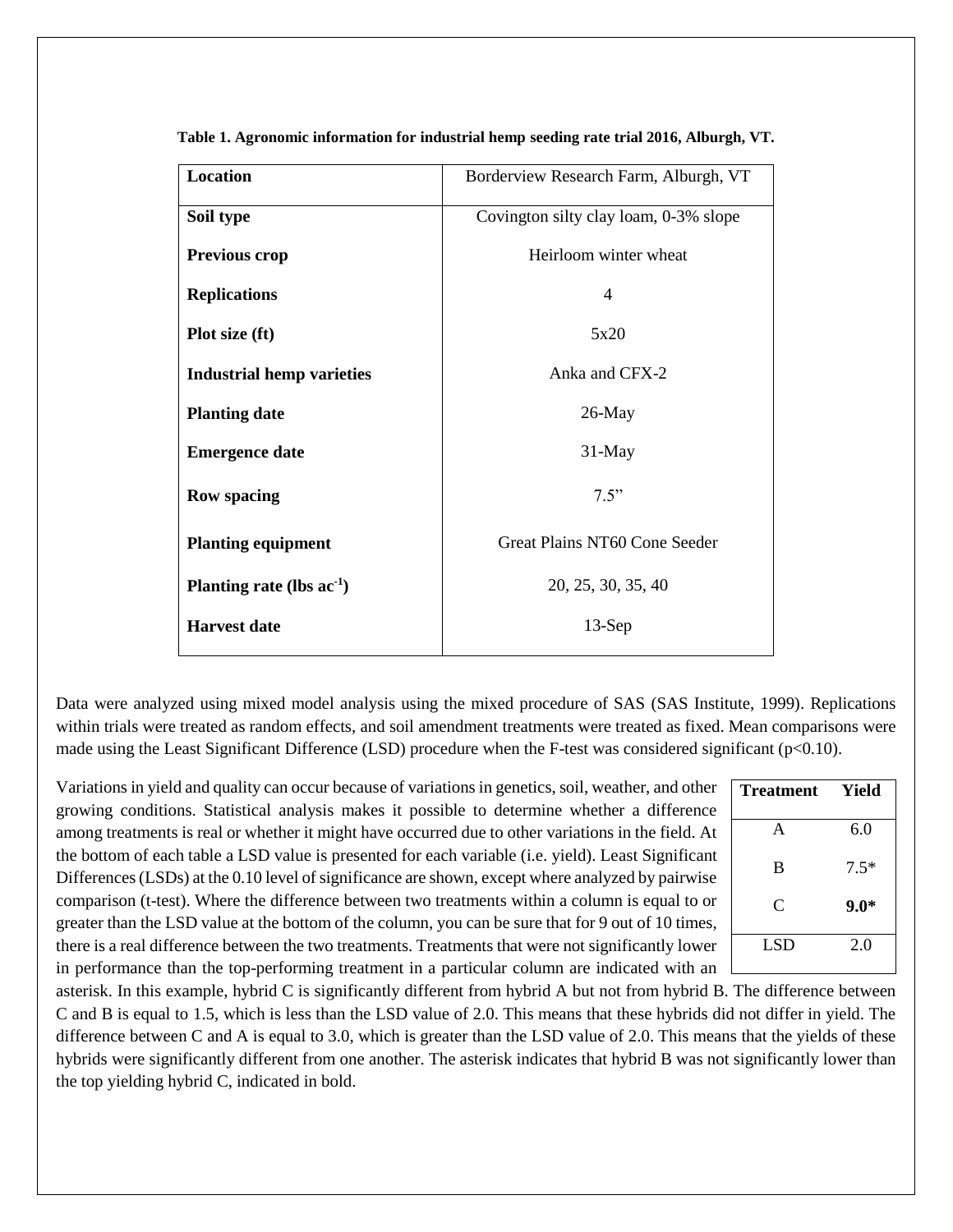# **RESULTS**

Seasonal precipitation and temperature were recorded with a Davis Instrument Vantage Pro2 weather station, equipped with a WeatherLink data logger at Borderview Research Farm in Alburgh, VT. The growing season was dryer than normal with May-September getting 7.27 fewer inches of precipitation as compared to historical averages (Table 2). Temperatures in June-July were comparable to normal averages, while May and August-September were at least 1.8 degrees warmer than normal, per month. Overall, there were an accumulated 2562 Growing Degree Days (GDDs) this season, approximately 268 more than the historical average. Hemp seed has been shown to produce well with 1460 GDDs at base 50°F in Saskatchewan, Canada.

| Alburgh, VT                       | <b>May</b> | June    | <b>July</b> | <b>August</b> | <b>September</b> |
|-----------------------------------|------------|---------|-------------|---------------|------------------|
| Average temperature $(^{\circ}F)$ | 58.1       | 65.8    | 70.7        | 71.6          | 63.4             |
| Departure from normal             | 1.80       | 0.00    | 0.10        | 2.90          | 2.90             |
|                                   |            |         |             |               |                  |
| Precipitation (inches)            | 1.50       | 2.80    | 1.80        | 3.00          | 2.50             |
| Departure from normal             | $-1.92$    | $-0.88$ | $-2.37$     | $-0.93$       | $-1.17$          |
|                                   |            |         |             |               |                  |
| Growing Degree Days (base 50°F)   | 340        | 481     | 640         | 663           | 438              |
| Departure from normal             | 74         | 7       |             | 82            | 104              |

| Table 2. Seasonal weather data collected in Alburgh, VT, 2016. |  |  |  |  |
|----------------------------------------------------------------|--|--|--|--|
|----------------------------------------------------------------|--|--|--|--|

Based on weather data from a Davis Instruments Vantage Pro2 with WeatherLink data logger. Alburgh precipitation data from August-October was provided by the NOAA data for Highgate, VT. Historical averages are for 30 years of NOAA data (1981-2010) from Burlington, VT.

Early in the season, root development was weak and random sampling indicated that some plants had root rot that was identified to be caused by *Fusarium* spp. and *Rhizoctonia* spp*.* Lesions on the stem were also identified at this time and were identified as *Botrytis* spp., *Epicoccum nigrum*, and *Fusarium* spp. Lesions on hemp leaves were noticed and later identified as being *Alternaria* spp., *Cladosporium* spp., and *Botrytis* spp. These diseases did not appear to negatively affect yields. *Sclerotinia sclerotium* infected at most 0.379% of plants per plot and also likely had a negligible effect on yield. Aphids infested the hemp during later stages of plant development and did not seem to affect plant yields, since most vegetative growth had already been completed. Early season weeds appeared to be problematic, as the hemp plants were small, weak, and had poor root development, while weeds continued to grow. However, about one month after planting, the hemp grew rapidly and gained over the weeds, without cultivation or herbicide application. It is important to note that currently there are no pesticides (herbicides, insecticides, fungicides, nematicides, etc.) registered for hemp in the U.S, so growers must follow best practices to reduce the impact of pests, especially weeds.

#### *Seeding Rate*

Hemp yield and test weight were not impacted significantly by seeding rate. The average yield across all seeding rates was 1140 lbs seed per acre (Table 3), which is well within the yield range seen in Canada, at 500-1200 lbs ac<sup>-1</sup>. The mean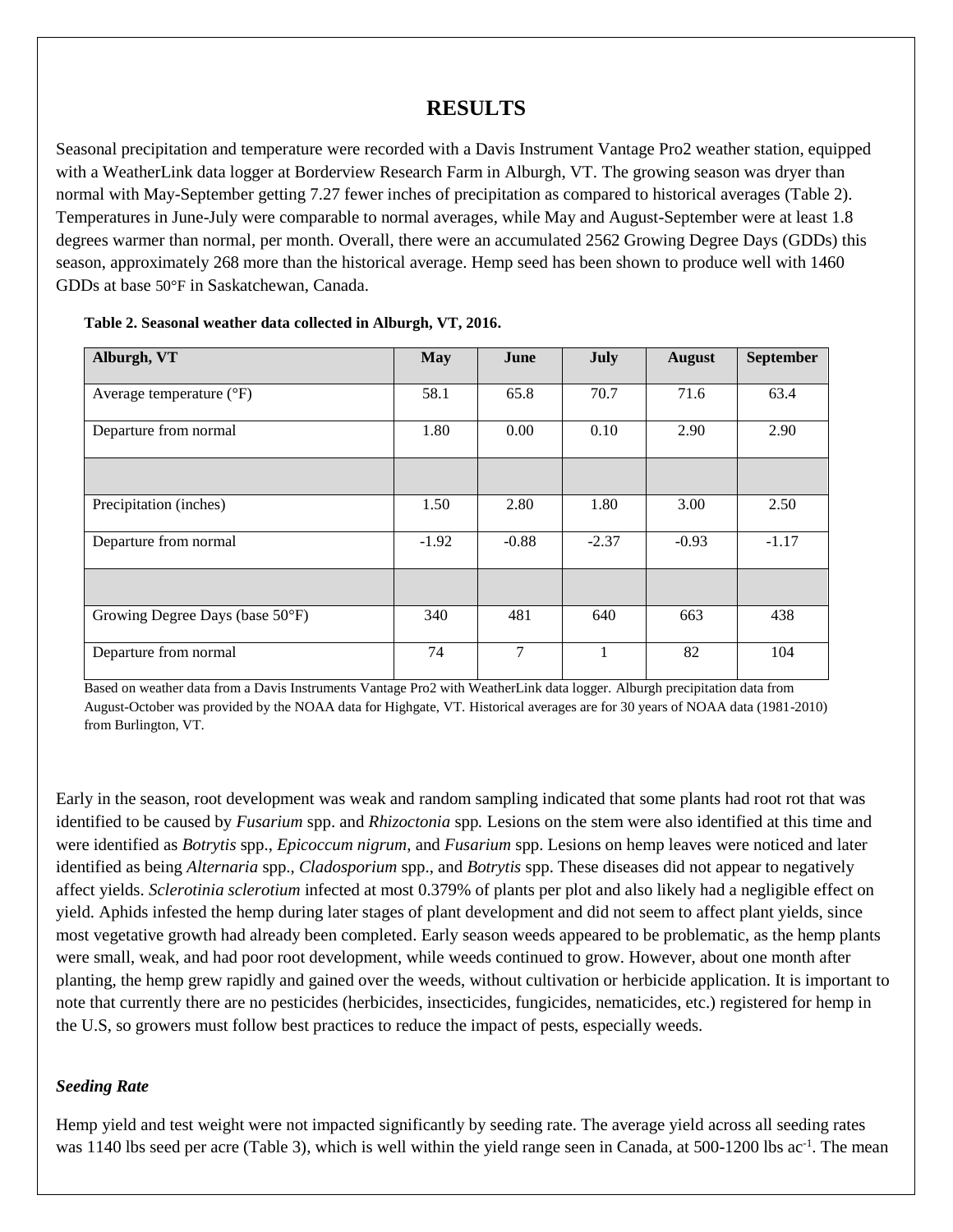test weight for the trial was 42.5 lbs bu<sup>-1</sup>, which was slightly lower than the average test weight from Canada, at 44 lbs bu<sup>-1</sup>. Plant populations measured at harvest were highest for the 35 lbs ac<sup>-1</sup> seeding rate (Table 3). Plant populations at harvest were statistically similar among the other treatments. There was no significant differences seen comparing harvest moisture, height, and *Sclerotinia sclerotium* infection rates among seeding rate treatments. Aphid severity was significantly worse for the 20 lbs ac<sup>-1</sup> treatment. It is unclear why the lowest seeding rate may have led to greater aphid populations. Regardless, populations of all pest were low and likely did not impact overall yields.

| <b>Seeding rate</b>           | <b>Yield</b>                  | <b>Test</b><br>weight          | <b>Population</b><br>@ harvest | Moisture @<br>harvest | Height @<br>harvest | <b>Aphid</b><br>severity† | <b>Sclerotinia</b><br>infection |
|-------------------------------|-------------------------------|--------------------------------|--------------------------------|-----------------------|---------------------|---------------------------|---------------------------------|
| $\text{lbs}$ ac <sup>-1</sup> | $\text{lbs}$ ac <sup>-1</sup> | $\mathbf{lbs}\mathbf{bu}^{-1}$ | plants $ft^2$                  | $\frac{0}{0}$         | $\mathbf{cm}$       | 0 to 2 rating             | % of plot                       |
| 20                            | 1310                          | 42.3                           | 4.65                           | 30.0                  | 153                 | 1.50                      | 0.379                           |
| 25                            | 1180                          | 42.4                           | 5.12                           | 29.6                  | 158                 | $1.13*$                   | 0.185                           |
| 30                            | 1340                          | 42.6                           | 5.49                           | 29.3                  | 160                 | $1.30*$                   | 0.250                           |
| 35                            | 1390                          | 42.5                           | $7.07*$                        | 32.1                  | 154                 | $1.13*$                   | 0.214                           |
| 40                            | 1470                          | 42.9                           | 5.51                           | 29.8                  | 149                 | $1.00*$                   | 0.145                           |
| LSD(0.10)                     | <b>NS</b>                     | <b>NS</b>                      | 1.20                           | <b>NS</b>             | <b>NS</b>           | 0.353                     | <b>NS</b>                       |
| <b>Trial mean</b>             | 1340                          | 42.5                           | 5.56                           | 69.8                  | 155                 | 1.20                      | 0.235                           |

**Table 3. The impact of seeding rate on plot characteristics and harvest yield of industrial hemp, Alburgh, VT, 2016.** 

**†**Aphid severity was rated as absent = 0, present = 1, or heavy infestation = 2

\*Treatments marked with an asterisk did not perform statistically worse than the top performing treatment (p=0.10). Treatments in **bold** were top performers for the given variable.

NS – There was no statistical difference between treatments in a particular column (p=0.10).

#### *Variety*

Both Anka and CFX-2, across all seeding rates, performed well in terms of harvest yield (Table 4), outperforming Canadian yield averages of 500-1200 lbs ac<sup>-1</sup>, and there was no significant difference between the two varieties. Test weight was significantly higher for Anka compared to CFX-2 across all seeding rates, at 42.9 lbs bu<sup>-1</sup>, but still lower than Canadian averages of 44 lbs bu<sup>-1</sup>. Populations, harvest moisture, and aphid infestation was not significantly different across all treatments. The variety CFX-2 was significantly shorter than Anka across all seeding rates at 117 cm. *Sclerotinia sclerotium* was significantly lower for Anka compared to CFX-2, at 0.136% of the plot infected compared to 0.333% of the plot.

|  |  | Table 4. The impact of variety on plot characteristics and harvest yield of industrial hemp, Alburgh, VT, 2016. |  |
|--|--|-----------------------------------------------------------------------------------------------------------------|--|
|--|--|-----------------------------------------------------------------------------------------------------------------|--|

| <b>Variety</b>    | Yield                  | <b>Test</b><br>weight                | <b>Population</b><br>@ harvest | Moisture @<br>harvest | Height $@$<br>harvest | Aphid<br>severity† | <b>Sclerotinia</b><br>infection |
|-------------------|------------------------|--------------------------------------|--------------------------------|-----------------------|-----------------------|--------------------|---------------------------------|
|                   | $\ln$ ac <sup>-1</sup> | $\ln 1$                              | plants $ft2$                   | $\frac{0}{0}$         | $\mathbf{cm}$         | $0$ to 2 rating    | $%$ of plot                     |
| Anka              | 1450                   | 42.9 <sup><math>\dagger</math></sup> | 5.70                           | 32.7                  | 192                   | 1.20               | 0.136                           |
| $CFX-2$           | 1230                   | 42.1                                 | 5.43                           | 27.7                  | 117                   | 1.20               | 0.333                           |
| LSD(0.10)         | <b>NS</b>              | 0.50                                 | <b>NS</b>                      | <b>NS</b>             | 7.30                  | <b>NS</b>          | 0.146                           |
| <b>Trial mean</b> | 1340                   | 42.5                                 | 5.56                           | 69.8                  | 155                   | 1.20               | 0.235                           |

**†**Aphid severity was rated as absent = 0, present = 1, or heavy infestation = 2.

**‡**Treatments in **bold** were top performers for the given variable.

 $NS$  – There was no statistical difference between treatments in a particular column ( $p=0.10$ ).

#### *Seeding Rate x Variety Interaction*

There were no significant interactions observed between variety and seeding rate. This indicates that these varieties performed similarly across the various seeding rates.